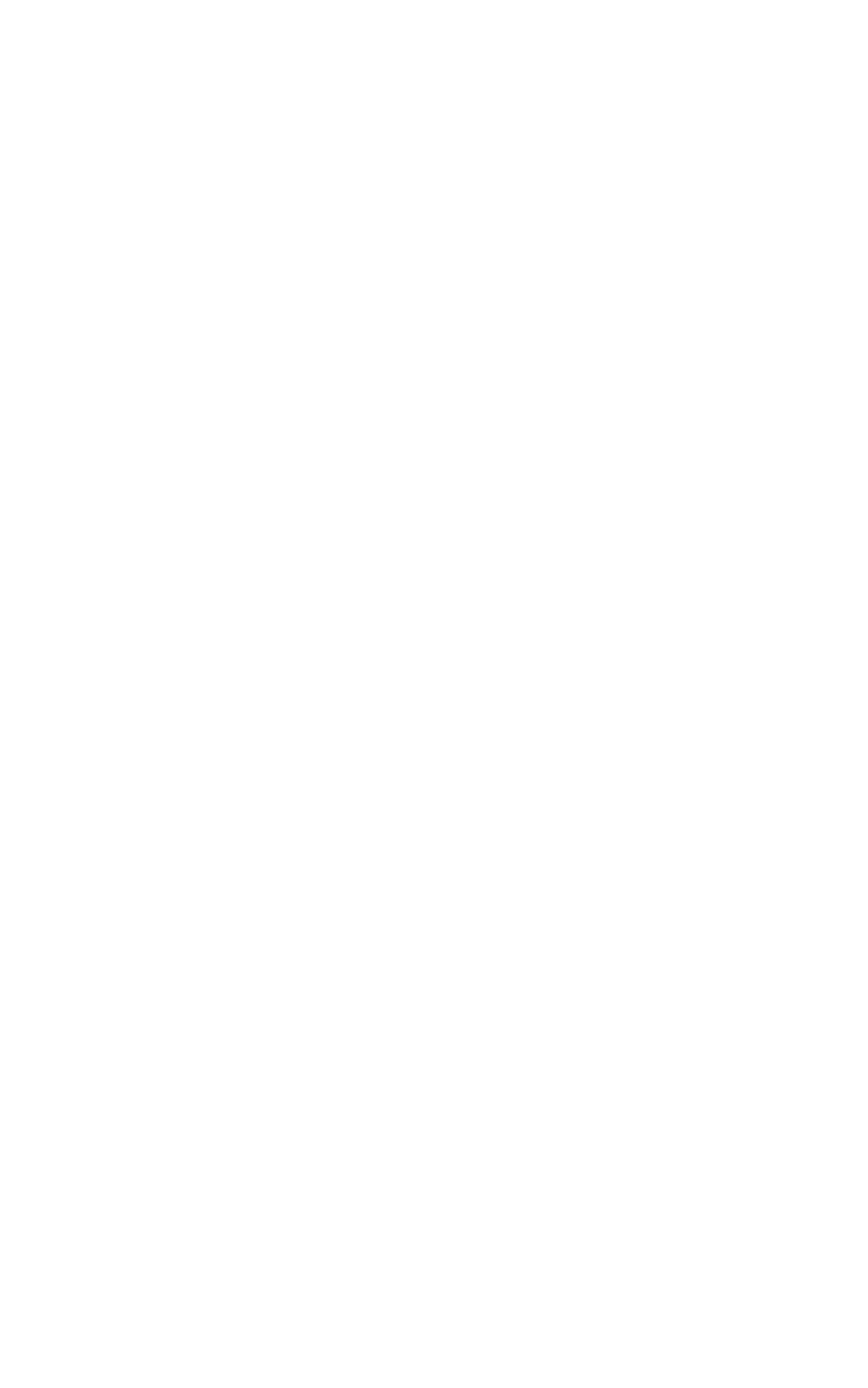Eduard Shantsila • Gregory YH Lip

## Non-Vitamin K Antagonist Oral Anticoagulants

A Concise Guide



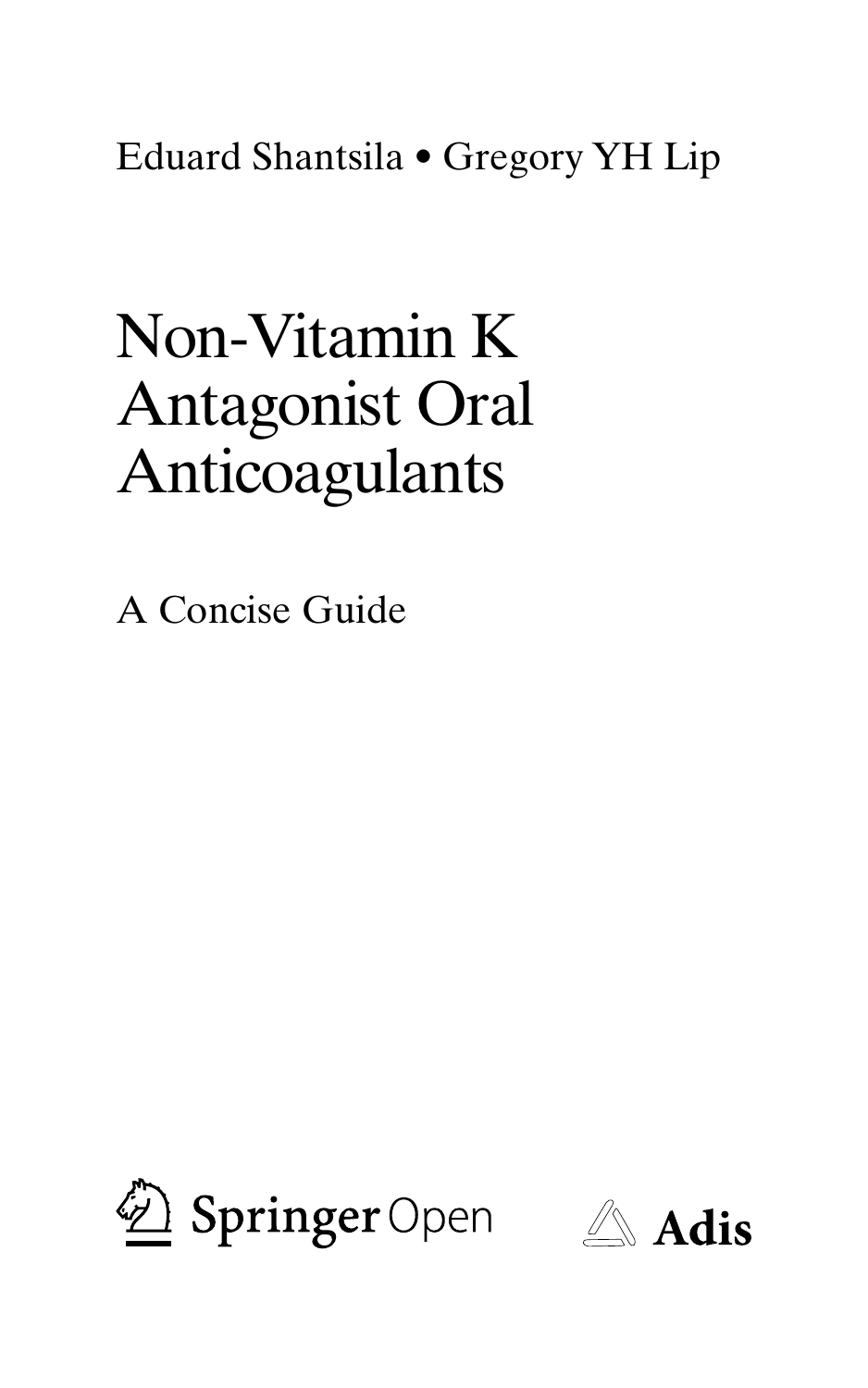Eduard Shantsila University of Birmingham Institute of Cardiovascular Sciences City Hospital Birmingham **UK** 

Gregory YH Lip University of Birmingham Institute of Cardiovascular **Sciences** City Hospital Birmingham UK

ISBN 978-3-319-25460-9 (eBook) DOI 10.1007/978-3-319-25460-9

Springer Cham Heidelberg New York Dordrecht London © The Author(s) 2016

The book is published with open access at SpringerLink.com

**OpenAccess** This book is distributed under the terms of the Creative Commons Attribution Noncommercial License which permits any noncommercial use, distribution, and reproduction in any medium, provided the original author(s) and source are credited.

All commercial rights are reserved by the Publisher, whether the whole or part of the material is concerned, specifically the rights of translation, reprinting, re-use of illustrations, recitation, broadcasting, reproduction on microfilms or in any other way, and storage in data banks. Duplication of this publication or parts thereof is permitted only under the provisions of the Copyright Law of the Publisher's location, in its current version, and permission for commercial use must always be obtained from Springer. Permissions for commercial use may be obtained through RightsLink at the Copyright Clearance Center. Violations are liable to prosecution under the respective Copyright Law.

The use of general descriptive names, registered names, trademarks, etc. in this publication does not imply, even in the absence of a specific statement, that such names are exempt from the relevant protective laws and regulations and therefore free for general use.

The publisher, the authors and the editors are safe to assume that the advice and information in this book are believed to be true and accurate at the date of publication. Neither the publisher nor the authors or the editors give a warranty, express or implied, with respect to the material contained herein or for any errors or ommissions that may have been made.

Printed on acid-free paper

Adis is a brand of Springer

Springer International Publishing AG Switzerland is part of Springer Science+Business Media (<www.springer.com>)

This book was published with the support of Daiichi Sankyo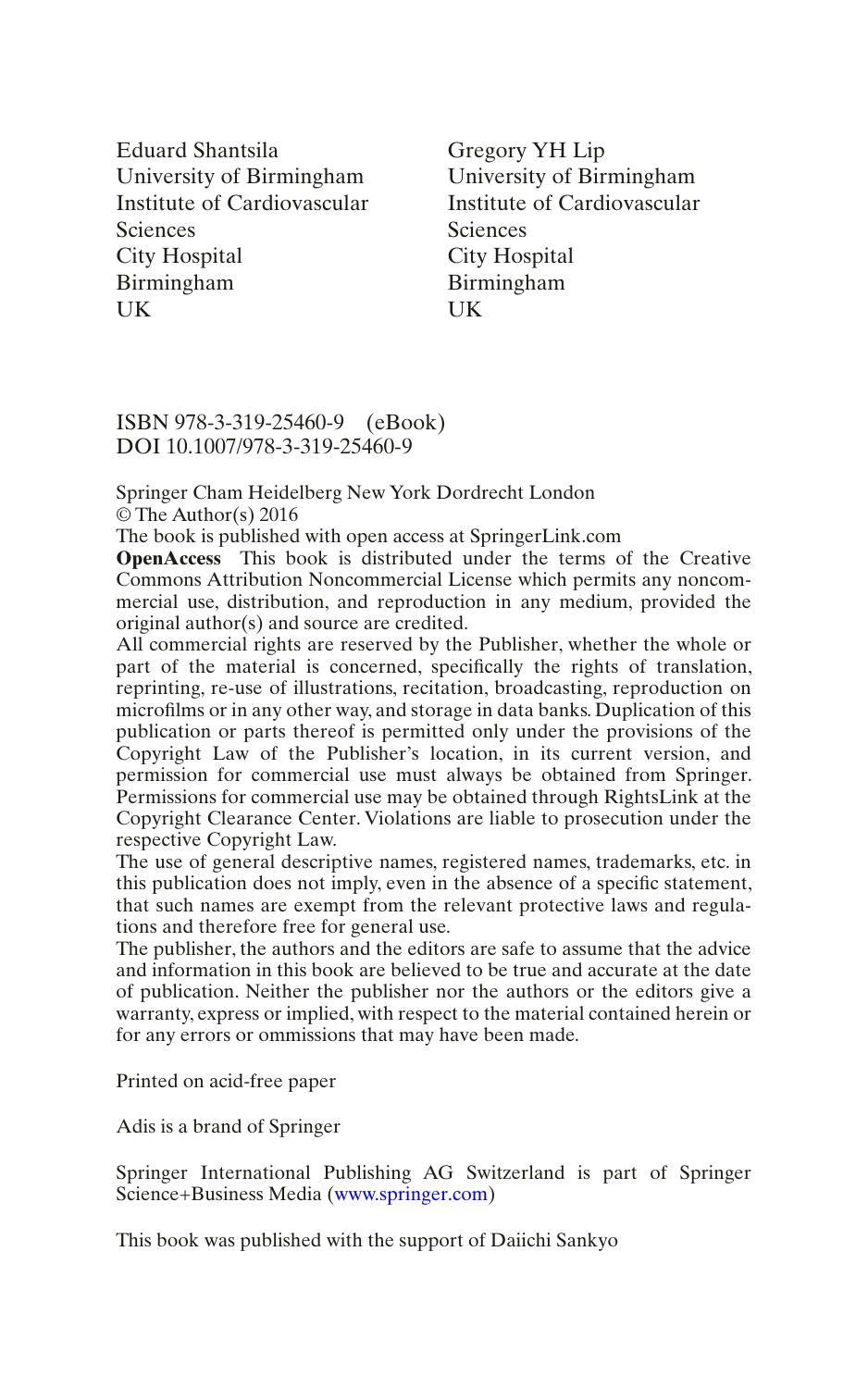## **Contents**

| $\mathbf{1}$ |                                |                                       |                                          | 1<br>$\overline{1}$ |  |  |
|--------------|--------------------------------|---------------------------------------|------------------------------------------|---------------------|--|--|
|              | 1.1                            | Overview of the coagulation cascade   |                                          |                     |  |  |
|              | 1.2                            | Current approaches to anticoagulation |                                          |                     |  |  |
|              | The ideal anticoagulant<br>1.3 |                                       |                                          |                     |  |  |
|              |                                |                                       |                                          | 6                   |  |  |
| 2            | Direct thrombin inhibitors     |                                       |                                          |                     |  |  |
|              | 2.1                            | Historical excursus: ximelagatran     |                                          |                     |  |  |
|              | 2.2                            | Dabigatran etexilate                  |                                          |                     |  |  |
|              |                                | 2.2.1                                 | Venous thromboembolism prevention        |                     |  |  |
|              |                                |                                       | in major orthopedic surgery              | 11                  |  |  |
|              |                                |                                       | 2.2.2 Venous thromboembolism treatment   | 16                  |  |  |
|              |                                | 2.2.3                                 | Stroke prevention in atrial fibrillation | 18                  |  |  |
|              |                                | 2.2.4                                 |                                          | 21                  |  |  |
|              |                                |                                       |                                          | 21                  |  |  |
| 3            | 25<br>Factor Xa inhibitors     |                                       |                                          |                     |  |  |
|              | 3.1<br>Rivaroxaban             |                                       |                                          |                     |  |  |
|              |                                | 3.1.1                                 | Venous thromboembolism prevention        |                     |  |  |
|              |                                |                                       | following joint surgery                  | 26                  |  |  |
|              |                                | 3.1.2                                 | Treatment of venous                      |                     |  |  |
|              |                                |                                       | thromboembolism                          | 32                  |  |  |
|              |                                | 3.1.3                                 | Stroke prevention in atrial fibrillation | 35                  |  |  |
|              |                                | 3.1.4                                 | Acute coronary syndromes                 | 36                  |  |  |
|              | 3.2                            |                                       |                                          | 37                  |  |  |
|              |                                | 3.2.1                                 | Venous thromboembolism prevention in     |                     |  |  |
|              |                                |                                       | major orthopedic surgery                 | 38                  |  |  |
|              |                                |                                       |                                          |                     |  |  |